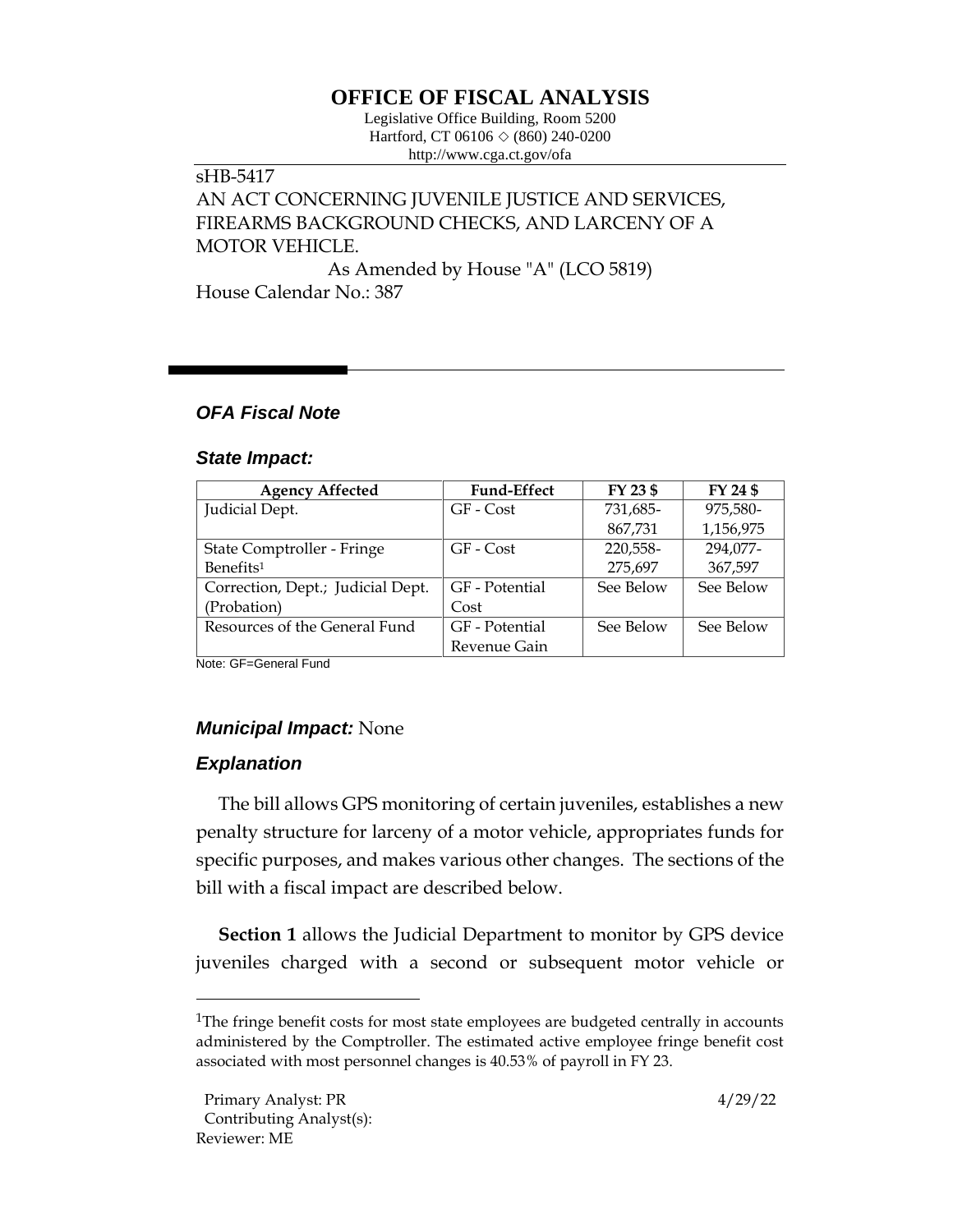property theft delinquency offense and is released into the custody of his or her parent or guardian and results in an annual cost of \$1,019,658 to \$1,524,572.

The Judicial Department does not currently use GPS monitoring on juveniles. Based on FY 21 data, there are approximately 250 juveniles who would require monitoring based on the requirements of the bill. The agency would need to hire an additional 12-15 juvenile probation officers at an annual cost of \$725,580 to \$906,975. An additional cost of \$294,077 to \$975,580 would be incurred by the State Comptroller for fringe benefits.

The bill results in an additional cost of approximately \$250,000 annually for the cost of GPS monitoring. This cost will differ depending on how many individuals require GPS monitoring.

**Section 8 – 10 and 13 – 18** sets a new penalty structure for larceny of a motor vehicle and results in a potential cost and potential revenue from fines. On average, the marginal cost to the state for incarcerating an offender for the year is \$2,500<sup>2</sup> while the average marginal cost for supervision in the community is less than \$800<sup>3</sup> each year.

House "A" strikes the underlying bill and the associated fiscal impact. The amendment replaces the bill with language that results in the fiscal impact described above.

#### *The Out Years*

The annualized ongoing fiscal impact identified above would continue into the future subject to inflation, caseloads, and violations.

<sup>2</sup> Inmate marginal cost is based on increased consumables (e.g. food, clothing, water, sewage, living supplies, etc.) This does not include a change in staffing costs or utility expenses because these would only be realized if a unit or facility opened.

<sup>3</sup> Probation marginal cost is based on services provided by private providers and only includes costs that increase with each additional participant. This does not include a cost for additional supervision by a probation officer unless a new offense is anticipated to result in enough additional offenders to require additional probation officers.